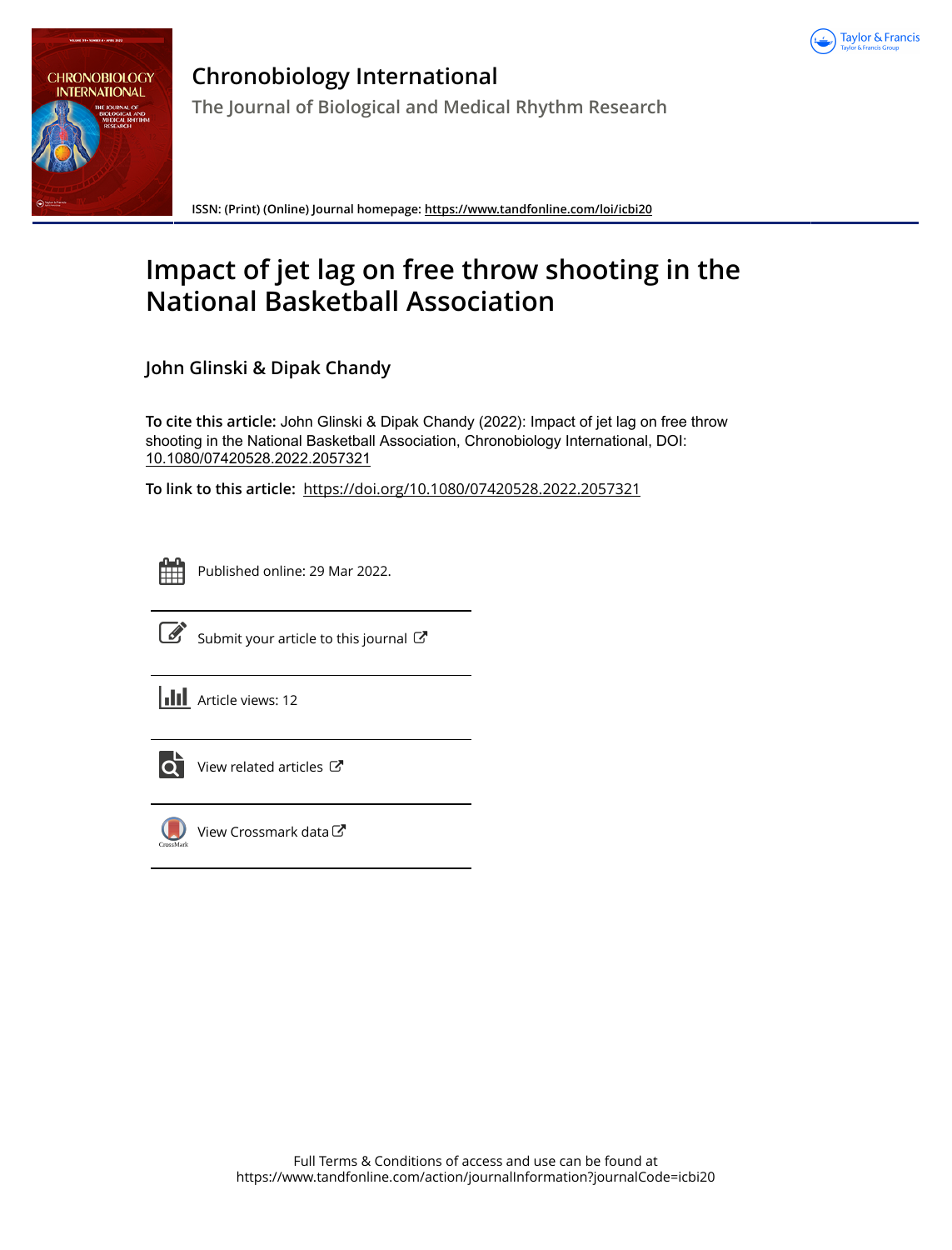#### ORIGINAL ARTICLE

Check for updates

Taylor & Francis Taylor & Francis Group

# **Impact of jet lag on free throw shooting in the National Basketball Association**

#### John Gl[i](http://orcid.org/0000-0003-4339-433X)nski **D**<sup>a</sup> and Dipak Chand[y](http://orcid.org/0000-0002-9133-3438) **D**<sup>[b](#page-1-0)</sup>

<span id="page-1-0"></span><sup>a</sup>Department of Psychology, Binghamton University, Binghamton, New York, USA; <sup>b</sup>Division of Pulmonary, Critical Care and Sleep Medicine, Westchester Medical Center, Valhalla, New York, USA

#### **ABSTRACT**

Jet lag can impair a variety of physical and mental functions. The impact of jet lag on athletic performance has been assumed but difficult to prove methodologically. The challenges have involved eliminating the impact of the quality of the opponent and the difficulties determining when an athlete actually traveled across time zones. Analyzing free throw (FT) shooting in the National Basketball Association allowed these challenges to be overcome. 48,309 games across 19 consecutive seasons were examined of which 675 games involved a team that met our definition of jet lag. In these games, players on the jet lagged teams made 12,154 of 16,286 (74.6%) FTs that were attempted while in the remaining games of that season, the same players on these teams made 993,962 of 1,318,188 (75.4%) FTs attempted, *X*2 (1, N = 1,334,474) = 5.21, *p* = .02. There was no significant impact of jet lag on the players who took the most number of FTs in these jet lagged games. However, the remaining players on the team made 7,394 of 10,016 (73.8%) FTs attempted in jet lagged games while the same players made 794,009 of 1,056,587 (75.1%) FTs in other games that season,  $X^2$  (1, N = 1,066,603) = 9.35,  $p = .002$ . When subcategorized further, the impact on the players on jet lagged teams was only seen when they traveled from east to west but not when travel was from west to east. Our analysis reveals that jet lag does negatively influence athletic performance, primarily through circadian rhythm disruption. However, elite athletes appear to be able to overcome this impact if they are given enough opportunities to do so.

#### **Introduction**

<span id="page-1-6"></span><span id="page-1-1"></span>Travel is a frequent, inescapable component of a professional athlete's career. This may involve a short road trip to a nearby destination or, more commonly, a flight across time zones to a distant location. When traveling across multiple time zones, the internal body clock of an individual can get out of synchronization with the time clock of the destination leading to jet lag (Manfredini et al. [1998](#page-5-0)). The American Academy of Sleep Medicine defines jet lag as a syndrome that can occur after travel across at least two time zones (American Academy of Sleep Medicine [2014\)](#page-4-0). Jet lag negatively impacts both physical and mental functions. It can result in insomnia and/or excessive daytime sleepiness, fatigue, reduced physical strength and psychomotor coordination, impaired cognition and memory, anxiety, depression, and somatic symptoms such as constipation and decreased appetite (Challet [2013;](#page-4-1) Cho et al. [2000](#page-4-2); Coutinho et al. [2015;](#page-4-3) Forbes-Robertson et al. [2012;](#page-4-4) Horsey et al. [2020;](#page-4-5) Katz et al. [2002](#page-4-6); Takahashi et al. [2002;](#page-5-1) Waterhouse et al. [2007;](#page-5-2) Zhang et al. [2020](#page-5-3)). These effects are caused by the body continuing to operate on the daynight cycle of the original time zone. The body

**ARTICLE HISTORY** 

Received 1 November 2021 Revised 28 January 2022 Accepted 19 March 2022

#### **KEYWORDS**

Travel; circadian disruption; athletes; sports performance; basketball

eventually adapts to the new time zone's day-night cycle and these physical and mental side-effects gradually disappear (Herxheimer [2014](#page-4-7)).

<span id="page-1-7"></span><span id="page-1-4"></span>The negative impact of jet lag on sports performance has always been assumed but difficult to demonstrate methodologically for two main reasons. First, most aspects of the performance of an athlete or a team on any given day is influenced by the quality of the opponent. To quantify and eliminate this effect is challenging. Second, it is difficult to retrospectively determine when an athlete traveled between performances in different time zones and so the degree of jet lag at the time of the second performance is hard to quantify. For instance, in a study done on results in the National Football League, east coast teams were shown to perform significantly worse than predicted during Monday Night Football games when they traveled to the west coast (Smith et al. [1997](#page-5-4)). This was attributed to a circadian rhythm disadvantage suffered by the east coast teams playing at a time closer to their human performance nadir compared to the west coast teams who were playing in their home time zone and therefore closer to their peak athletic performance time. In another study done

<span id="page-1-8"></span><span id="page-1-5"></span><span id="page-1-3"></span><span id="page-1-2"></span>CONTACT Dipak Chandy **۞** dipak.chandy@wmchealth.org **■** Department of Medicine and Neurology, Pulmonary Lab, Macy Pavilion, Westchester Medical Center, 100 Woods Road, Valhalla, NY 10595 © 2022 Taylor & Francis Group, LLC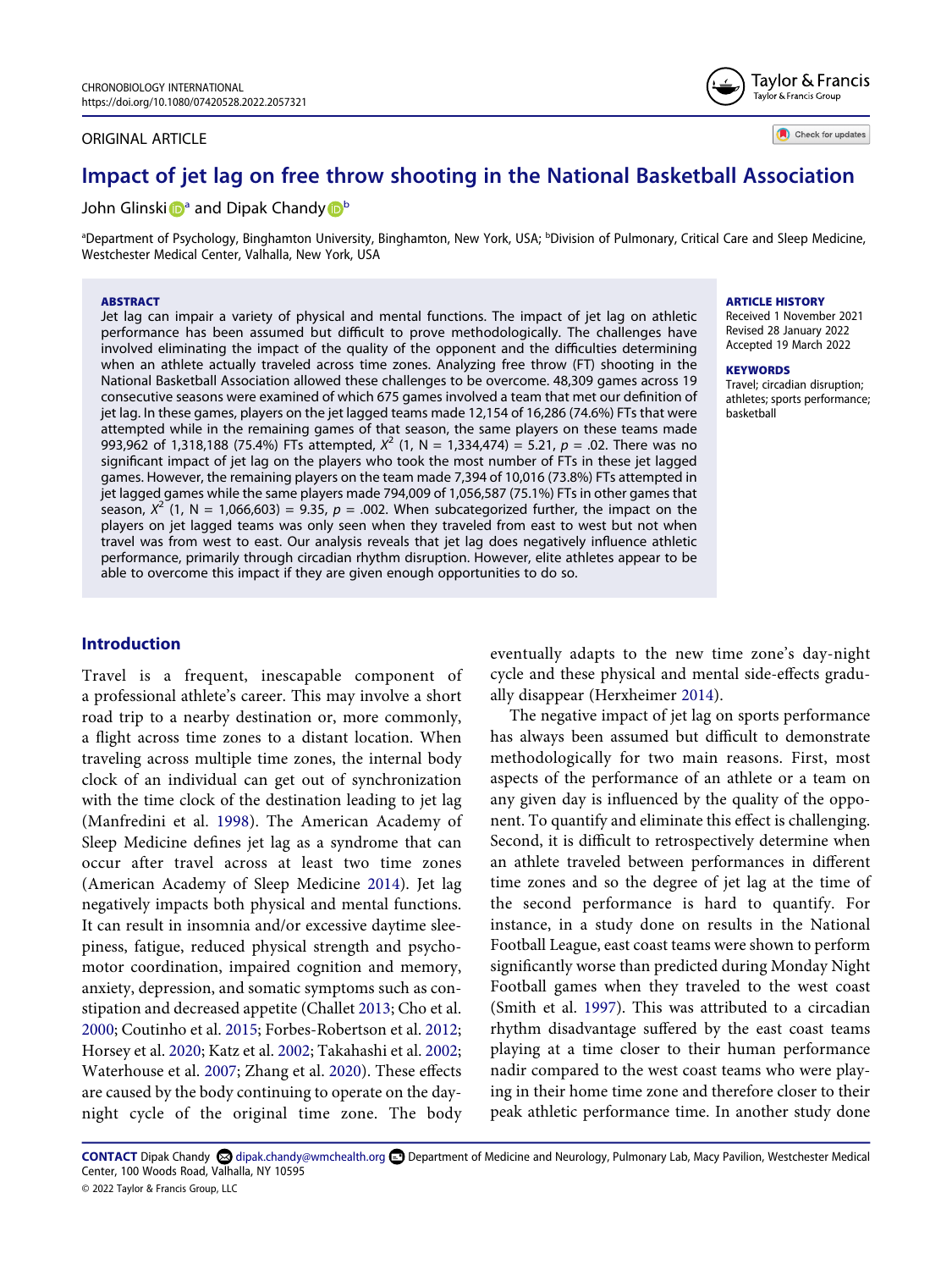<span id="page-2-3"></span><span id="page-2-2"></span><span id="page-2-1"></span>in Major League Baseball, jet lag was thought to be the main factor leading to a decreased slugging percentage and an increased number of home runs allowed by those teams who traveled across at least two time zones (Song et al. [2017\)](#page-5-5). In another study on Major League Baseball teams published in *Nature*, Recht et al. showed that the home team could be expected to score 1.24 more runs than usual when the visiting team was jet lagged (Recht et al. [1995](#page-5-6)). However, these and other similar studies have not been able to eliminate two major confounding factors (Nutting and Price [2017;](#page-5-7) Steenland and Deddens [1997](#page-5-8)). In all these studies, differences in the quality of opposition between the two groups were not examined and may have played a role in the disparities that were uncovered. Secondly, and possibly more importantly, these studies did not look at when the teams or players traveled and so the degree of jet lag could not have been accurately quantified. For instance, in the Monday Night Football study, teams played their previous game over a week prior to the Monday night game but the study did not determine when the east coast team traveled to the west coast between the two games. This data would have been needed to confirm that that team was still suffering from the ill-effects of their travel across three time zones.

The primary goal of this study was to explore the impact of jet lag on athletes by examining an aspect of sports performance that is only influenced by jet lag and not by the other confounding variables that can impact athletic performance on a given day. Free throw (FT) shooting by players on National Basketball Association (NBA) teams is a variable that met this requirement. Examination of this variable also allowed us to overcome some of the challenges faced by the studies referenced earlier. As FT shooting is an action independent of the opponent, the quality of the opposition has no impact on its performance. In addition, since NBA games are played temporally close to each other, the travel times of athletes and the extent of their jet lag can be assessed accurately by knowing the exact number of days the athletes had to recover between games.

The impact of travel and jet lag on sports performance can also be due to circadian rhythm disadvantage. By examining the effect of eastward and westward travel on FT shooting separately, another goal of this study was to determine the extent of this impact.

#### **Methods**

Data from all the NBA teams were collected for 19 consecutive seasons starting with the 1999–2000 season. Individual game details were obtained from Basketball Reference ([https://www.basketball-reference.com/\)](https://www.basketball-reference.com/) and then crosschecked for accuracy by obtaining the same data from Land of Basketball.com ([https://www.landofbas](https://www.landofbasketball.com/)  [ketball.com/](https://www.landofbasketball.com/)). The date and location of each game was recorded to determine whether players from that game experienced jet lag or not. A team, which could be a home or away team, was considered jet lagged if it played a game in the Eastern Time zone followed by a game in the Pacific Time zone (three time zones to the west) or vice versa with only a day's gap between the two games. By examining the box scores of each jet lagged game from the sources above, the player or players who took the most number of free throws in that game was identified and their free throw shooting performance in that game as well as that season was recorded. The players who took fewer FTs in these games were analyzed as a group as the number of FTs attempted by them individually in these games was not large enough to generate meaningful data.

The FT data of the jet lagged team for these games was then compared to the FT data of that team for the season after excluding the jet lagged game's data from the season's statistics. Similar analyses were also done for the player or players who took the most number of FTs in that game. A chi-square  $(X^2)$  test of independence with one degree of freedom was performed using IBM SPSS Statistics software in order to determine statistical differences between groups. A *p* value < .05 was considered significant.

#### **Results**

Out of 48,309 games analyzed, 675 games qualified as jet lagged games ([Table 1\)](#page-2-0). Of these, 358 involved travel from east to west while 317 involved travel from west to east. In 398 games, it was the away team that was jet

<span id="page-2-0"></span>**Table 1.** Free throw shooting in jet lagged games.

| Direction of travel: East to West + West to East ( $n = 675$ ) |                             |                                 |         |
|----------------------------------------------------------------|-----------------------------|---------------------------------|---------|
|                                                                | FTMs/FTAs in JL<br>games    | FTAs/FTMs in non-JL<br>games    | p value |
| Entire team                                                    | 12,154/16,286<br>$(74.6\%)$ | 993,962/1,318,188<br>$(75.4\%)$ | 0.02    |
| Player/players with<br>most FTAs                               | 4,760/6,270<br>$(75.9\%)$   | 199,953/261,601<br>$(76.4\%)$   | 0.34    |
| Rest of team                                                   | 7,394/10,016<br>$(73.8\%)$  | 794,009/1,056,587<br>$(75.1\%)$ | 0.002   |
| Direction of travel: East to West ( $n = 358$ )                |                             |                                 |         |
| Entire team                                                    | 6,509/8,726<br>(74.6%)      | 526,011/696,411<br>(75.5%)      | 0.04    |
| Player/players with<br>most FTAs                               | 2,516/3,290<br>(76.5%)      | 105,271/136,256<br>(77.3%)      | 0.29    |
| Rest of team                                                   | 3,993/5,436<br>(73.5%)      | 420,740/560,155<br>$(75.1\%)$   | 0.005   |
| Direction of travel: West to East ( $n = 317$ )                |                             |                                 |         |
| Entire team                                                    | 5,645/7560<br>(74.7%)       | 467,951/621,777<br>(75.3%)      | 0.24    |
| Player/players with<br>most FTAs                               | 2,244/2,980<br>(75.3%)      | 94,682/125,345<br>(75.5%)       | 0.76    |
| Rest of team                                                   | 3,401/4,580<br>(74.3%)      | 373,269/496,432<br>(75.2%)      | 0.15    |

 $JL = jet$  lagged; FTM = free throw made; FTA = free throw attempt.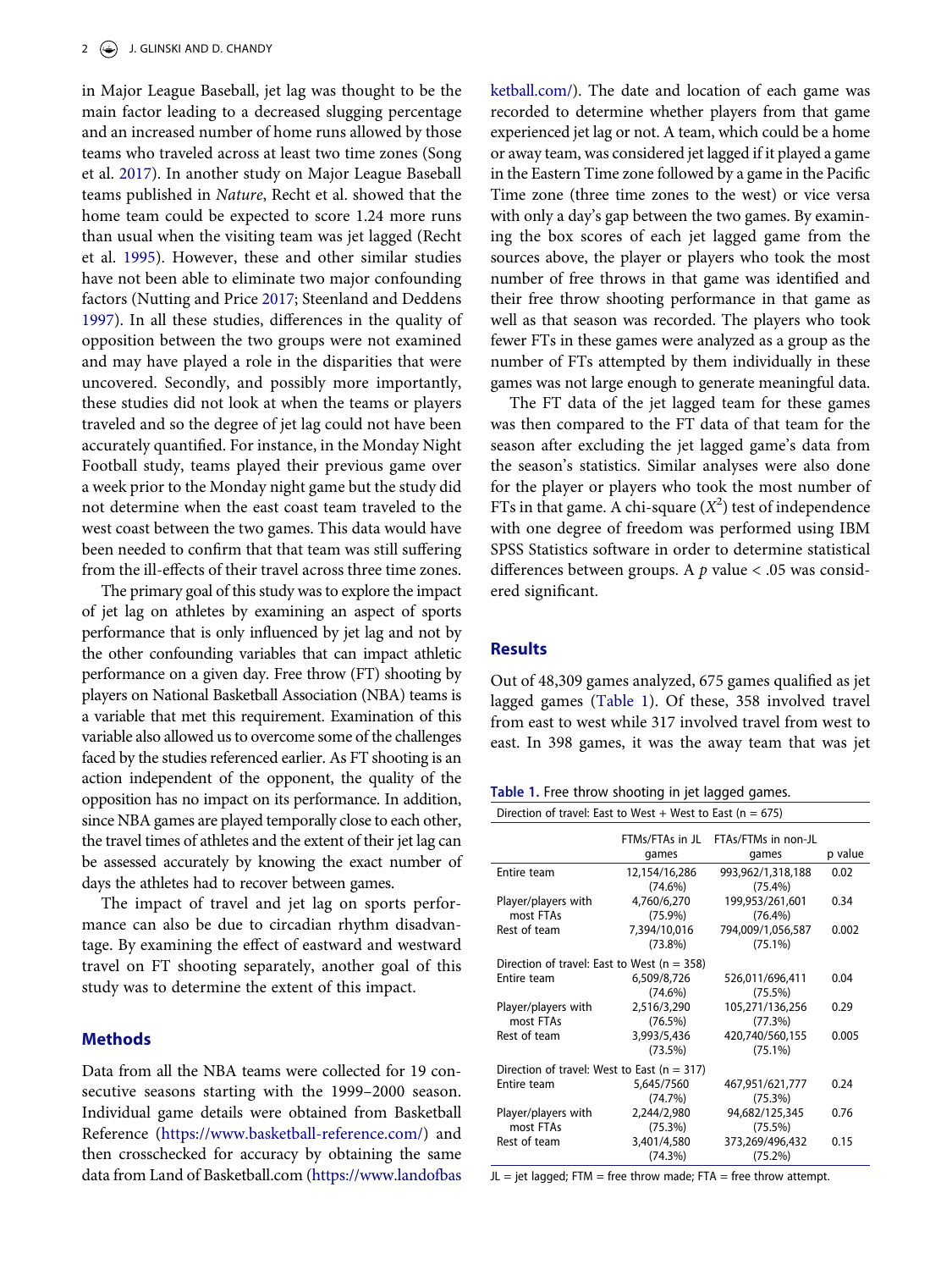lagged while it was the home team that was jet lagged in 277 games. In these games, the teams that were jet lagged made 12,154 of the 16,286 FTs attempted (74.6%). In the other games that season, the same teams made 993,962 of the 1,318,188 FTs attempted (75.4%), *X*2 (1,  $N = 1,334,474 = 5.21, p = .02.$ 

Examining the performance of the players in these jet lagged games, the player or players who took the most number of FTs in these games made 4,760 of the 6,270 shots attempted (75.9%). In the other games that season, the same players made 199,953 of 261,601 FTs attempted  $(76.4\%), X^2(1, N = 267,871) = 0.91, p = .34.$  The remaining players on the teams that played in these jet lagged games made 7,394 of 10,016 FTs attempted (73.8%) while the same players made 794,009 of 1,056,587 FTs attempted in the other games that season,  $X^2$  (1,  $N = 1,066,603$  = 9.35,  $p = .002$ .

When the games were subcategorized further according to direction of travel, the jet lagged teams that traveled from east to west made 74.6% of 8,726 FTs attempted while the same teams made 75.5% of 696,411 FTs attempted in the other games that season,  $X^2$  (1,  $N = 705,137$  = 4.11,  $p = .04$ . There was no significant difference in the FT shooting performance of the player or players who took the most number of FTs in the jet lagged games compared to their other games that season  $(76.5\% \text{ vs } 77.3\%), X^2 (1, N = 139.546) = 1.13, p = .29.$ However, there was a significant difference in the FT shooting performance of the remaining players on these teams in the jet lagged games compared to their other games that season  $(73.5\% \text{ vs } 75.1\%), X^2 (1,$  $N = 565,591$ ) = 7.90,  $p = .005$ . However, when jet lagged teams traveled from west to east, there were no significant differences in any of these groups as outlined in [Table 1.](#page-2-0)

#### **Discussion**

<span id="page-3-5"></span><span id="page-3-3"></span><span id="page-3-2"></span><span id="page-3-1"></span><span id="page-3-0"></span>There are many confounding variables that can contribute to differences in a basketball player's performance on a given day. These include factors such as quality of the other players on the court, coaches, referees, spectators, altitude, and possibly jet lag. Aside from jet lag, none of the other factors significantly impact FT shooting percentage. While home court advantage is real, it is thought to be primarily due to decisions made by referees that tend to favor the home team (Berdell et al. [2013](#page-4-8); Jones [2007;](#page-4-9) Nevill and Holder [1999\)](#page-5-9). Despite attempts made by spectators to negatively impact FT shooting of an away team player, analyses have shown that there is no difference in the FT shooting percentage of NBA players at home and away games (De Rose [2004;](#page-4-10) [Fromal;](#page-4-11) Varca [1980](#page-5-10)).

Our study shows that FT shooting performance of teams in games that met our definition of jet lag was significantly worse than their performance in non-jet lagged games that season. While this impact is relatively small, it is being felt on a part of a professional athlete's game that is heavily practiced and repetitive. Therefore, the impact of jet lag on other aspects of an athlete's performance that are not as rote could be reasonably expected to be greater. However, as previously detailed, it is extremely challenging to quantify and eliminate the various extraneous factors that influence most aspects of an athlete's performance. Therefore, an impact such as the one we have demonstrated, while small, may serve as an important source of evidence of the impact of jet lag on athletic performance.

When we analyzed individual player performance in these games, it appeared that the impact of jet lag on players who attempted fewer FTs was far greater than on those who attempted more FTs in these games. This would suggest that these elite athletes are able to recalibrate any dysfunctionality in their FT shooting due to jet lag if they are given enough opportunities to do so.

<span id="page-3-4"></span>Our analysis also revealed that the impact of jet lag was unidirectional. In other words, traveling from east to west had an impact on FT shooting while there was no impact when travel was from west to east. However, with regard to jet lag, eastward travel is thought to be more impactful and more difficult to adapt to than westward travel (Leatherwood and Dragoo [2013;](#page-5-11) Monk et al. [2000;](#page-5-12) Waterhouse et al. [2007](#page-5-2)). The impact of traveling across time zones on athletic performance that was revealed in our study, which goes against this notion, is therefore likely to be primarily due to circadian rhythm disruption. NBA games are typically played in the evenings with games starting between 7 and 8pm and ending between 9.30 and 10.30 pm. Therefore, for an athlete who travels from the east coast to the west coast across three time zones without enough time to acclimatize, their internal body clock is likely to be past midnight when these jet lagged games end. This would put these athletes at a circadian rhythm disadvantage in these games as peak athletic performance tends to be earlier in the evening (Drust et al. [2005;](#page-4-12) Leatherwood and Dragoo [2013;](#page-5-11) Manfredini et al. [1998](#page-5-0)). When an athlete travels from the west coast to the east coast, those games start around 5pm as per their internal clock which does not then impact their performance.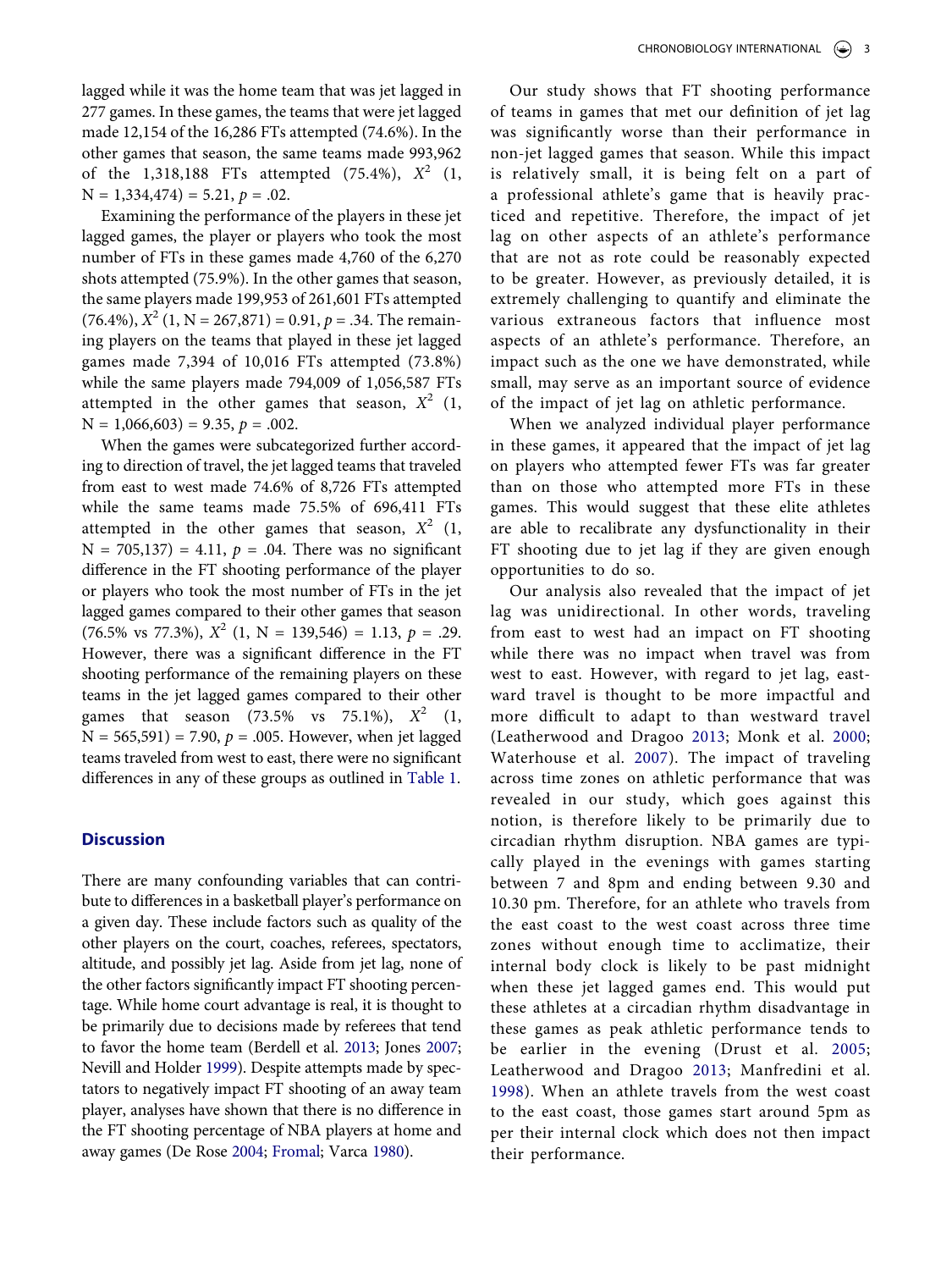There is evidence that the circadian rhythm disadvantage that we demonstrated in our study has explanations at the molecular level. Ezagouri et al. found that both mice and humans exhibit daytime variance in exercise capacity, with peak exercise performance occurring in the evening while Sato et al. showed that in mice, the least robust impact of exercise on skeletal muscle metabolism occurred at night (Ezagouri et al. [2019;](#page-4-13) Sato et al. [2019\)](#page-5-13) .

#### <span id="page-4-14"></span>**Limitations**

While the games that we analyzed certainly involved a team that was jet lagged, it is possible that there were other games where a team was jet lagged that we could not identify. This would be because a team that would have had enough time between games to avoid the impact of jet lag by leaving immediately after a game chose to travel on a later date. However, without access to detailed travel information about each NBA team over these 19 seasons, it would be impossible to identify those games. However, there is no reason why our selection process, while it may not be complete, will lead to any kind of selection bias. In addition, uncovering such games would probably only have increased the significance of our findings as these games are being included and analyzed as non-jet lagged games in our study.

## **Conclusions**

Jet lag is known to impair cognitive and physical performance due to decreased alertness and circadian misalignment. Our study demonstrates that in elite athletes, the impact on physical performance is almost entirely due to circadian rhythm disruption and that this impact can be overcome by repetition. To determine if the impact of jet lag on the physical performance of non-elite athletes is similar to what we demonstrated, further study will be needed. If jet lag does indeed have an impact on performance, professional athletes may become less willing to participate in jet lagged games if there is evidence that they are likely to underperform in such games. This may have important ramifications on the travel plans of athletes and on the scheduling of sports leagues.

#### **Disclosure statement**

No potential conflict of interest was reported by the author(s).

## **Funding**

The author(s) reported there is no funding associated with the work featured in this article.

#### **ORCID**

John Glinski D http://orcid.org/0000-0003-4339-433X Dipak Chandy Dhttp://orcid.org/0000-0002-9133-3438

#### **References**

- <span id="page-4-0"></span>American Academy of Sleep Medicine. [2014.](#page-1-1) International classification of sleep disorders. 3rd ed. Darien, IL: American Academy of Sleep Medicine.
- <span id="page-4-8"></span>Berdell J, Ciecka J, Krautmann AC. [2013](#page-3-0). There's no place like home: Home court advantage in North American sports leagues. Int J Sport Manag Mark. 14:133–145. doi:[10.1504/IJSMM.2013.060629.](https://doi.org/10.1504/IJSMM.2013.060629) Published online 28 April 2014.
- <span id="page-4-1"></span>Challet E. [2013.](#page-1-2) Circadian clocks, food intake, and metabolism. Prog Mol Biol Transl Sci. 119:105–135. doi:[10.1016/B978-0-12-396971-2.00005-1](https://doi.org/10.1016/B978-0-12-396971-2.00005-1)
- <span id="page-4-2"></span>Cho K, Ennaceur A, Cole JC, Suh CK. [2000](#page-1-2). Chronic jet lag produces cognitive deficits. J Neurosci. Mar 15. 20:RC66. doi:[10.1523/JNEUROSCI.20-06-j0005.2000](https://doi.org/10.1523/JNEUROSCI.20-06-j0005.2000)
- <span id="page-4-3"></span>Coutinho JF, Gonçalves OF, Maia L, Fernandes Vasconcelos C, Perrone-mcgovern K, Simon-Dack S, Hernandez K, Oliveira-Silva P, Mesquita AR, Sampaio A, et al. [2015](#page-1-3) Feb. Differential activation of the default mode network in jet lagged individuals. Chronobiol Int.32: 143–149. doi:[10.3109/0742052](https://doi.org/10.3109/07420528.2014.955187)  [8.2014.955187](https://doi.org/10.3109/07420528.2014.955187). Epub 2014 Sep 2.
- <span id="page-4-10"></span>De Rose D. [2004](#page-3-1). Statistical analysis of basketball performance indicators according to home/away games and winning and losing teams. J Hum Mov Stud. 47:327–336.
- <span id="page-4-12"></span>Drust B, Waterhouse J, Atkinson G, Edwards B, Reilly T. [2005.](#page-3-2) Circadian rhythms in sports performance–an update. Chronobiol Int. 22:21–44. doi:[10.1081/cbi-200041039](https://doi.org/10.1081/cbi-200041039)
- <span id="page-4-13"></span>Ezagouri S, Zwighaft Z, Sobel J, Baillieul S, Doutreleau S, Ladeuix B, Golik M, Verges S, Asher G. [2019](#page-4-14) Jul 2. Physiological and molecular dissection of daily variance in exercise capacity. Cell Metab. 30:78–91. e4. doi:[10.1016/j.cmet.2019.03.012](https://doi.org/10.1016/j.cmet.2019.03.012). Epub 2019 Apr 18. PMID: 31006590.
- <span id="page-4-4"></span>Forbes-Robertson S, Dudley E, Vadgama P, Cook C, Drawer S, Kilduff L. [2012.](#page-1-3) Circadian disruption and remedial interventions: Effects and interventions for jet lag for athletic peak performance. Sports Med. Mar 1. 42:185–208. doi:[10.2165/11596850-000000000-00000](https://doi.org/10.2165/11596850-000000000-00000)
- <span id="page-4-11"></span>Fromal A. NBA home court advantage: Why it exists but isn't as important as you think. [https://bleacherreport.com/articles/](https://bleacherreport.com/articles/934839)  [934839](https://bleacherreport.com/articles/934839)
- <span id="page-4-7"></span>Herxheimer A. [2014.](#page-1-4) Jet lag. BMJ Clin Evid. Apr;29:2303. PMC4006102.
- <span id="page-4-5"></span>Horsey EA, Maletta T, Turner H, Cole C, Lehmann H, Fournier NM. [2020](#page-1-5) Jan 8. Chronic jet lag simulation decreases hippocampal neurogenesis and enhances depressive behaviors and cognitive deficits in adult male rats. Front Behav Neurosci. 13:272. doi:[10.3389/fnbeh.2019.00272.](https://doi.org/10.3389/fnbeh.2019.00272) eCollection 2019.
- <span id="page-4-9"></span>Jones MB. [2007](#page-3-0). Home advantage in the NBA as a game-long process. J Quant Anal Sports. 3:2. doi:[10.2202/1559-](https://doi.org/10.2202/1559-0410.1081) [0410.1081](https://doi.org/10.2202/1559-0410.1081)
- <span id="page-4-6"></span>Katz G, Knobler HY, Laibel Z, Strauss Z, Durst R. [2002](#page-1-5). Time zone change and major psychiatric morbidity: The results of a 6-year study in Jerusalem. Compr Psychiatry. 43:37–40. doi:[10.1053/comp.2002.29849](https://doi.org/10.1053/comp.2002.29849)